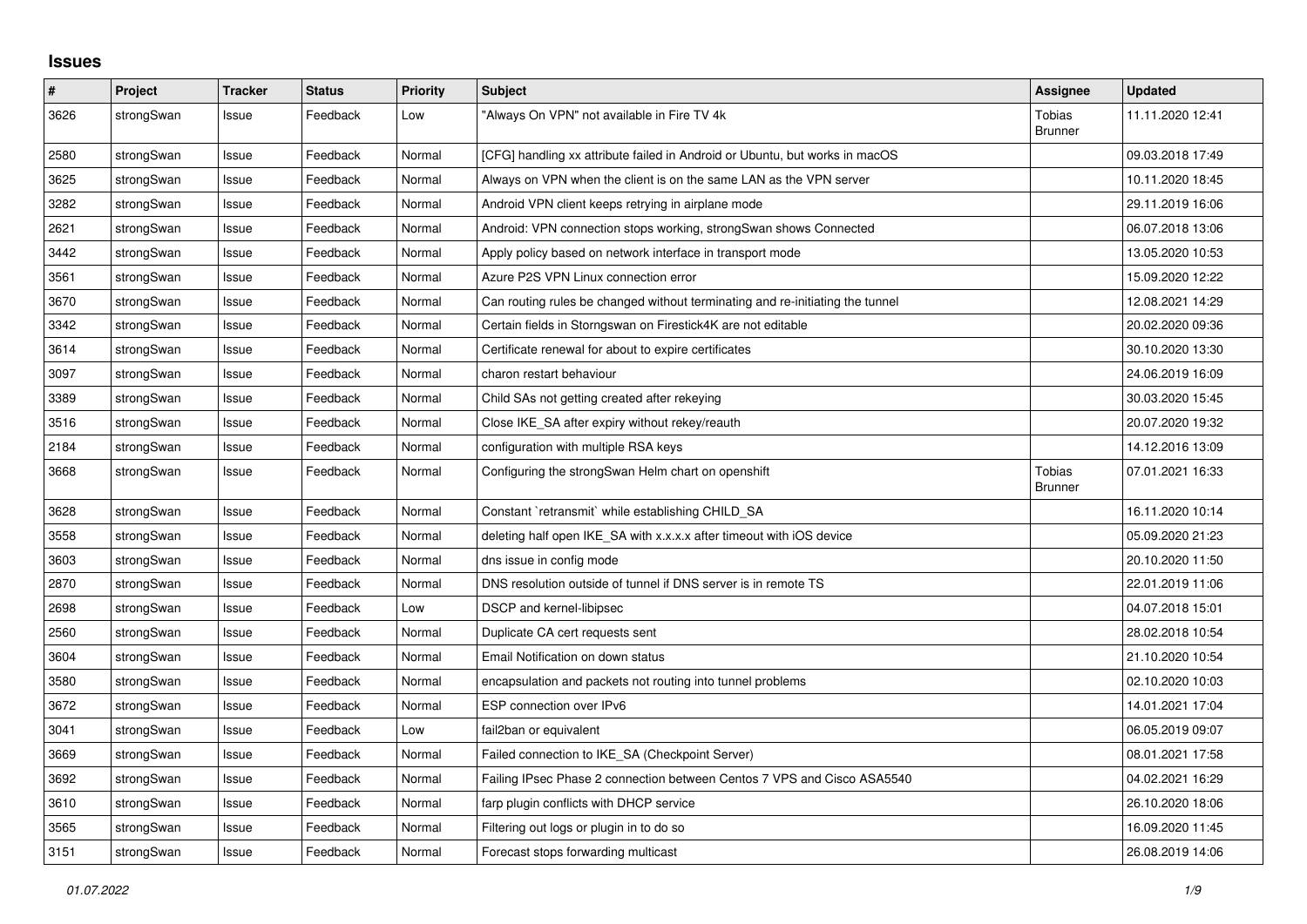| $\sharp$ | Project    | <b>Tracker</b> | <b>Status</b> | <b>Priority</b> | <b>Subject</b>                                                                                                                      | Assignee                 | <b>Updated</b>   |
|----------|------------|----------------|---------------|-----------------|-------------------------------------------------------------------------------------------------------------------------------------|--------------------------|------------------|
| 3304     | strongSwan | Issue          | Feedback      | Normal          | Found unsupported critical X.509 extension: X509v3 Name Constraints                                                                 |                          | 13.01.2020 14:50 |
| 3498     | strongSwan | Issue          | Feedback      | Normal          | FreeBSD + dhcp+farp plugin                                                                                                          |                          | 22.01.2021 10:44 |
| 3617     | strongSwan | Issue          | Feedback      | Normal          | full-offload swanctl.conf                                                                                                           |                          | 03.11.2020 17:24 |
| 2319     | strongSwan | Issue          | Feedback      | Normal          | gives up trying to bring up connection after DNS SERVFAIL                                                                           |                          | 08.05.2017 15:41 |
| 3685     | strongSwan | Issue          | Feedback      | Normal          | giving up after 5 retransmits                                                                                                       |                          | 03.02.2021 16:59 |
| 2077     | strongSwan | Issue          | Feedback      | Normal          | Grace period before reassigning offline IP lease                                                                                    |                          | 06.10.2017 10:44 |
| 3650     | strongSwan | Issue          | Feedback      | Normal          | HA behaves very strange                                                                                                             |                          | 04.12.2020 08:53 |
| 3642     | strongSwan | Issue          | Feedback      | Normal          | How to distinguish encapsulated packets from different interfaces                                                                   |                          | 30.11.2020 09:38 |
| 2357     | strongSwan | Issue          | Feedback      | Normal          | How to initiate IPsec SA Transport Mode without IKE?                                                                                |                          | 18.01.2021 18:36 |
| 1383     | strongSwan | Issue          | Feedback      | Normal          | How to limit the amount of the installed Child_SAs                                                                                  |                          | 08.04.2016 11:20 |
| 3594     | strongSwan | Issue          | Feedback      | Normal          | How to see the traffic at ESP in UDP SPIs and forwarding rule                                                                       | Tobias<br><b>Brunner</b> | 15.10.2020 13:57 |
| 3680     | strongSwan | Issue          | Feedback      | Normal          | How to unload a paritcular certificate from strongswan.                                                                             | Tobias<br><b>Brunner</b> | 27.01.2021 09:28 |
| 3678     | strongSwan | Issue          | Feedback      | Normal          | IKE authentication credentials are unacceptable - Ubuntu Server - Windows 10 client                                                 |                          | 19.01.2021 18:29 |
| 3573     | strongSwan | Issue          | Feedback      | Normal          | ike2 and transit traffic                                                                                                            |                          | 05.10.2020 10:55 |
| 1422     | strongSwan | Issue          | Feedback      | Normal          | IKEv1: IKE_SA reauth vs. CHILD_SA rekey race prevents IKE_SA reauthentication in time                                               |                          | 20.04.2016 15:06 |
| 3683     | strongSwan | Issue          | Feedback      | Normal          | IKEV2 connection fail to rekey process                                                                                              |                          | 28.01.2021 13:25 |
| 817      | strongSwan | Issue          | Feedback      | Normal          | <b>IKEv2 IPv6 Router Advertisement</b>                                                                                              |                          | 27.03.2020 17:14 |
| 3403     | strongSwan | Issue          | Feedback      | Normal          | IKEv2 natd false detection                                                                                                          |                          | 09.04.2020 14:19 |
| 3673     | strongSwan | Issue          | Feedback      | Normal          | IKEv2/IPSec MSCHAPv2 fails on Android 11 (API 30).                                                                                  | Tobias<br><b>Brunner</b> | 17.01.2021 07:25 |
| 3652     | strongSwan | Issue          | Feedback      | Normal          | In strongswan ipsec.conf, how to set the "ike" parameters so that it can support all hash Algorithm<br>and DH group server support? |                          | 08.12.2020 12:35 |
| 3377     | strongSwan | Issue          | Feedback      | Normal          | Interface ID not configured during HA synchronization                                                                               |                          | 18.03.2020 10:15 |
| 3552     | strongSwan | Issue          | Feedback      | Normal          | Internet disconnects after once VPN is established                                                                                  |                          | 30.08.2020 05:35 |
| 2394     | strongSwan | Issue          | Feedback      | Normal          | IP is not assigned after re-authentication                                                                                          |                          | 04.08.2017 19:03 |
| 3597     | strongSwan | Issue          | Feedback      | Normal          | IPSec Client on CentOS 8 - Can't connect using ShrewSoft VPN config file                                                            |                          | 21.10.2020 16:38 |
| 3578     | strongSwan | Issue          | Feedback      | Normal          | ipsec connection to FortiClient VPN                                                                                                 |                          | 28.09.2020 15:08 |
| 3629     | strongSwan | Issue          | Feedback      | Normal          | IPSec enc only on specific dport/proto                                                                                              |                          | 16.11.2020 10:04 |
| 3291     | strongSwan | Issue          | Feedback      | Normal          | IPSec IKEv2 Client to VPN service 2                                                                                                 | <b>Tobias</b><br>Brunner | 16.08.2020 12:58 |
| 3537     | strongSwan | Issue          | Feedback      | Normal          | IPv6 Packets are not transferred from server to client through IPSec using RPC protocol                                             |                          | 01.09.2020 12:50 |
| 2400     | strongSwan | Issue          | Feedback      | Normal          | Is DPD supposed to detect dead tunnel, or dead IKE instance                                                                         |                          | 11.01.2019 22:53 |
| 3647     | strongSwan | Issue          | Feedback      | Normal          | Is it possible to receive INTERNAL_IP4_SUBNET attributes in updown scripts                                                          |                          | 02.12.2020 17:06 |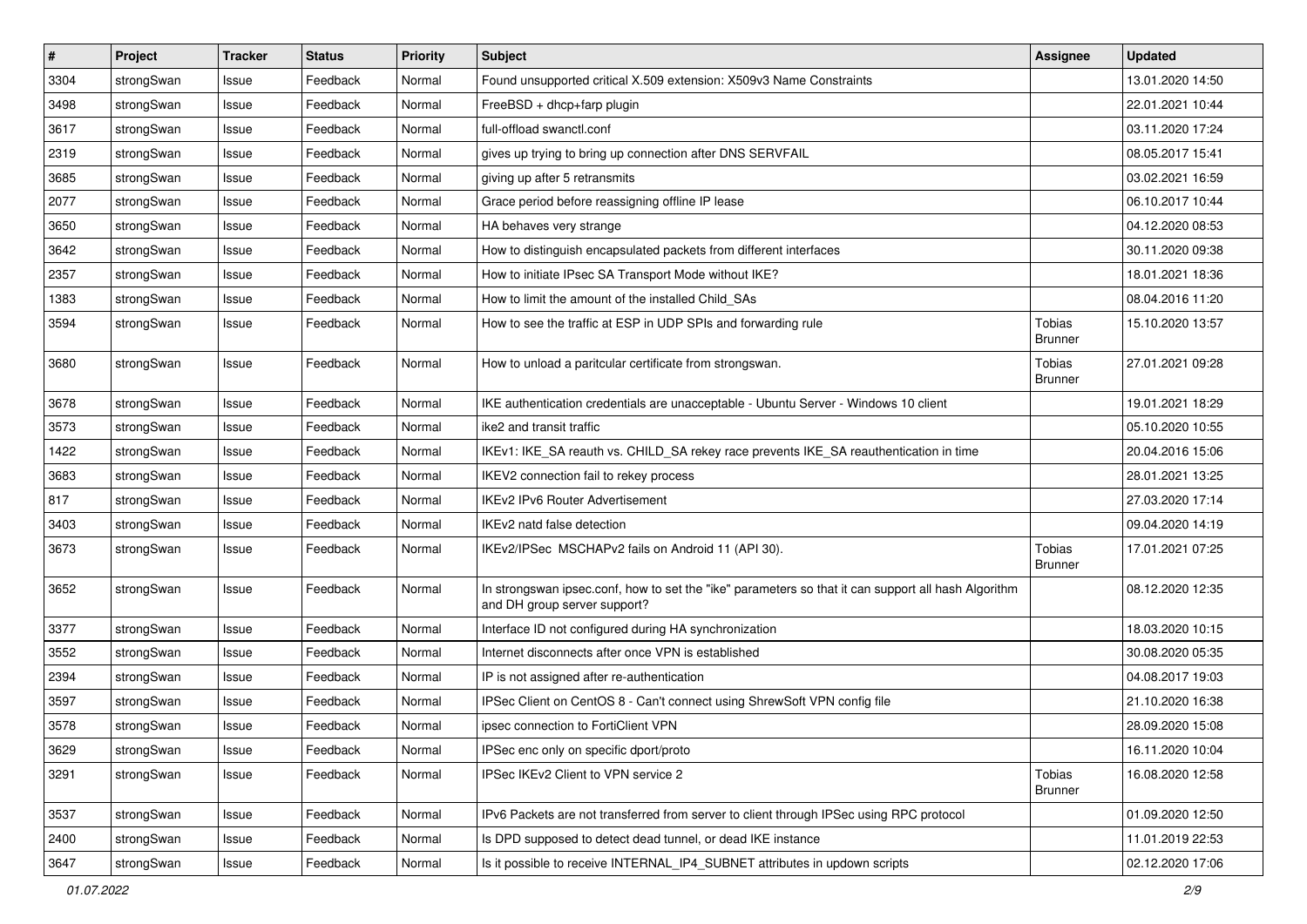| #    | Project    | <b>Tracker</b> | <b>Status</b> | <b>Priority</b> | <b>Subject</b>                                                                                          | <b>Assignee</b>                 | <b>Updated</b>   |
|------|------------|----------------|---------------|-----------------|---------------------------------------------------------------------------------------------------------|---------------------------------|------------------|
| 3682 | strongSwan | Issue          | Feedback      | Normal          | Is there a way to mark special case traffic bypass the traffic selectors?                               |                                 | 03.02.2021 16:44 |
| 3499 | strongSwan | Issue          | Feedback      | Normal          | ISAKMP Signature hash algorithm / EAP-TLS Authentification                                              |                                 | 30.06.2020 10:40 |
| 3620 | strongSwan | Issue          | Feedback      | Normal          | L2TP/IPSEC ipsec.conf setting                                                                           | Tobias<br><b>Brunner</b>        | 12.11.2020 10:14 |
| 3613 | strongSwan | Issue          | Feedback      | Low             | Load-test jobs scheduled after tunnels are terminated                                                   |                                 | 28.10.2020 12:06 |
| 3254 | strongSwan | Issue          | Feedback      | Normal          | Log level in android level                                                                              |                                 | 08.11.2019 08:36 |
| 3392 | strongSwan | Issue          | Feedback      | Normal          | mark=%unique and no Internet-connection with VPN                                                        |                                 | 31.07.2020 15:26 |
| 359  | strongSwan | Issue          | Feedback      | Normal          | <b>Mediation Server Connection</b>                                                                      | Tobias<br><b>Brunner</b>        | 16.07.2013 16:25 |
| 1157 | strongSwan | Issue          | Feedback      | Normal          | Message ID overflow RFC 5996 2.2                                                                        |                                 | 12.10.2015 13:52 |
| 1456 | strongSwan | Issue          | Feedback      | Normal          | Missing Tunnel-Client-Endpoint & Tunnel-Server-Endpoint AVP in RADIUS Accounting Start/Stop<br>messages |                                 | 11.05.2016 11:54 |
| 552  | strongSwan | Issue          | Feedback      | Normal          | move pki tool to ipsecdir                                                                               | Tobias<br><b>Brunner</b>        | 14.04.2014 13:52 |
| 3663 | strongSwan | Issue          | Feedback      | Normal          | Multiple ways to end up with duplicate / redundant child SA entries                                     |                                 | 06.01.2021 16:15 |
| 482  | strongSwan | Issue          | Feedback      | Normal          | NAT-NAT connection                                                                                      | Tobias<br><b>Brunner</b>        | 09.10.2014 12:37 |
| 3593 | strongSwan | Issue          | Feedback      | Normal          | Need variable tracking make_before_break state into updown scripts                                      |                                 | 13.10.2020 09:59 |
| 542  | strongSwan | Issue          | Feedback      | Normal          | Nesting tunnels                                                                                         | Andreas<br>Steffen              | 07.03.2014 09:22 |
| 3596 | strongSwan | Issue          | Feedback      | Normal          | no issuer certificate found for                                                                         |                                 | 21.10.2020 03:27 |
| 3566 | strongSwan | Issue          | Feedback      | Normal          | Number of simultaneous connections limited to 1000 in a cluster                                         |                                 | 18.09.2020 09:46 |
| 2816 | strongSwan | Issue          | Feedback      | Normal          | order of DNS entries is reversed in /etc/resolv.conf                                                    |                                 | 06.11.2018 10:41 |
| 3564 | strongSwan | Issue          | Feedback      | Normal          | Out of order packets are generated if strong swan is running on multiple cores                          |                                 | 16.09.2020 10:01 |
| 2678 | strongSwan | Issue          | Feedback      | Normal          | Phase 1 issue                                                                                           |                                 | 07.06.2018 20:06 |
| 2493 | strongSwan | Issue          | Feedback      | Normal          | Pkcs11 Plugin Returns w/Bogus Return Code                                                               | Jordan Hrycaj                   | 12.12.2017 15:58 |
| 3609 | strongSwan | Issue          | Feedback      | Normal          | Potential DNS server IP address conflicts                                                               |                                 | 26.10.2020 11:12 |
| 3307 | strongSwan | Issue          | Feedback      | Normal          | Probable non compliance with RFC 7296 wrt traffic selector narrowing?                                   |                                 | 14.01.2020 16:19 |
| 3640 | strongSwan | Issue          | Feedback      | Normal          | Problem surfing via VPN form Android APK on a sepcific Mobile Operator                                  |                                 | 26.11.2020 11:43 |
| 1338 | strongSwan | Issue          | Feedback      | Normal          | problem with changing esp algorithm in strongswan                                                       |                                 | 10.03.2016 18:23 |
| 2494 | strongSwan | Issue          | Feedback      | Normal          | Problems With 64bit Slot IDs With Pkcs11 Plugin                                                         | Jordan Hrycaj                   | 12.12.2017 16:03 |
| 2966 | strongSwan | Issue          | Feedback      | Normal          | Problems with large amount of subnets in leftsubnet configuration                                       |                                 | 02.04.2019 10:35 |
| 2203 | strongSwan | Issue          | Feedback      | Normal          | Protecting symetric traffic using high availability in gateway to gateway setup (both active)           |                                 | 15.02.2017 14:20 |
| 3560 | strongSwan | Issue          | Feedback      | Normal          | PSK tunnel working - Cert fails with fragmention errors                                                 | <b>Tobias</b><br><b>Brunner</b> | 11.09.2020 14:15 |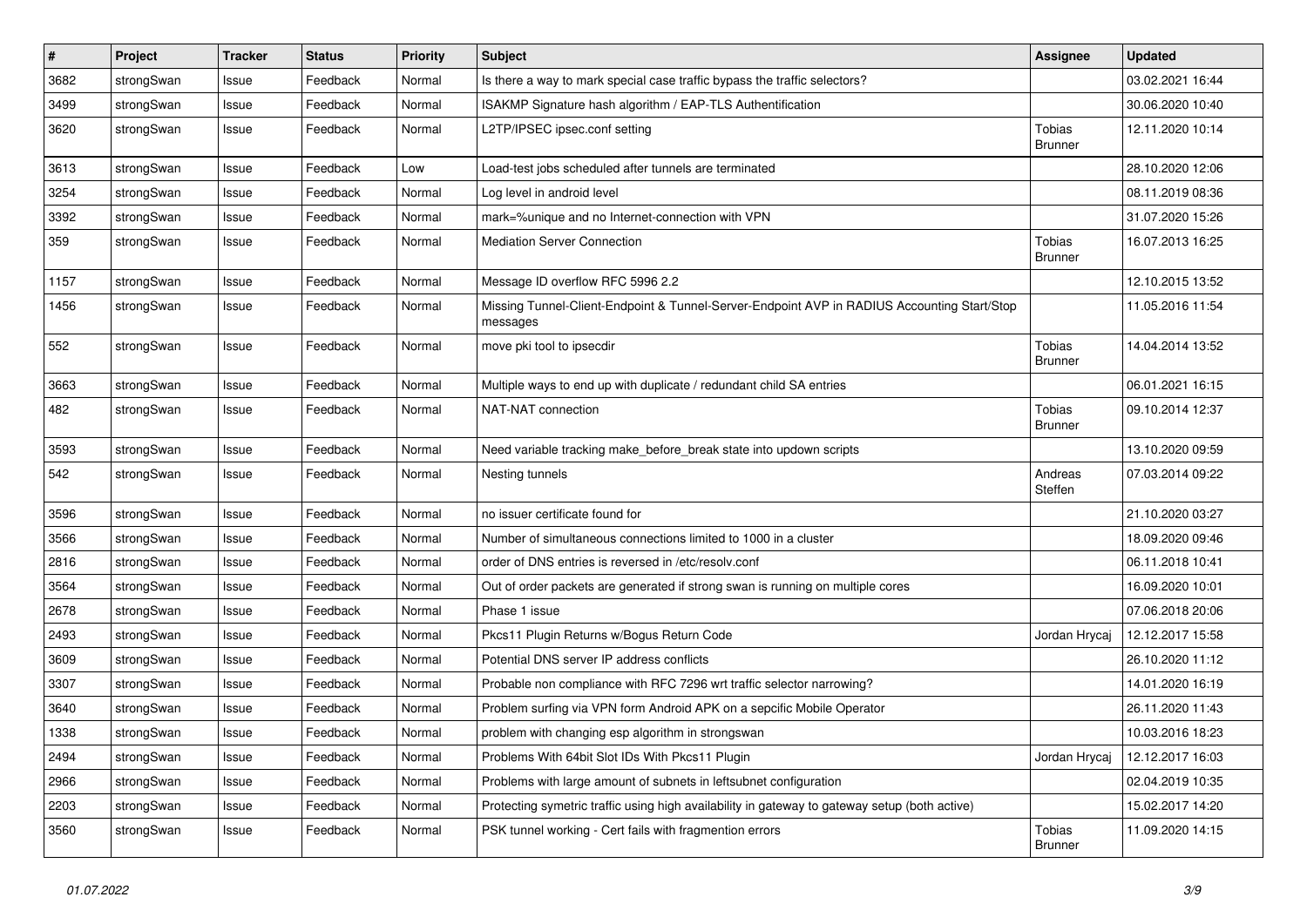| #    | Project    | <b>Tracker</b> | <b>Status</b> | <b>Priority</b> | <b>Subject</b>                                                                                                                                          | <b>Assignee</b>          | <b>Updated</b>   |
|------|------------|----------------|---------------|-----------------|---------------------------------------------------------------------------------------------------------------------------------------------------------|--------------------------|------------------|
| 2618 | strongSwan | Issue          | Feedback      | Normal          | Query regarding assignment of Tunnel IP                                                                                                                 |                          | 09.04.2018 10:57 |
| 2835 | strongSwan | Issue          | Feedback      | Normal          | Rekeyed SA can't be deleted in standby node                                                                                                             |                          | 19.12.2018 02:52 |
| 2110 | strongSwan | Issue          | Feedback      | Normal          | Remote Identity (IDr) in IKE AUTH Response is sent as hex-encoded binary value instead of text<br>when setting leftid to type KEY_ID (leftid=@#xxxxxxx) |                          | 13.09.2016 21:42 |
| 2964 | strongSwan | Issue          | Feedback      | Normal          | Route to IKE Gateway Fails to Update Under Particular Configuration                                                                                     |                          | 13.03.2019 10:38 |
| 3496 | strongSwan | Issue          | Feedback      | Normal          | Route-based VPN - transport mode                                                                                                                        |                          | 11.02.2021 09:55 |
| 3490 | strongSwan | Issue          | Feedback      | Normal          | Selecting incorrect auth mode for IKEv1                                                                                                                 |                          | 21.07.2020 21:26 |
| 3584 | strongSwan | Issue          | Feedback      | Normal          | Separate ipsec.conf file per conn and separate ipsec.secrets file per conn                                                                              | Tobias<br><b>Brunner</b> | 30.09.2020 17:06 |
| 2750 | strongSwan | Issue          | Feedback      | Normal          | setting WFP SA SPI failed: 0x80320035                                                                                                                   |                          | 27.05.2019 11:59 |
| 3154 | strongSwan | Issue          | Feedback      | Normal          | signature validation failed only with sha2                                                                                                              |                          | 20.08.2019 11:51 |
| 3686 | strongSwan | Issue          | Feedback      | Normal          | Site to clients IPsec and private IP                                                                                                                    |                          | 04.02.2021 11:11 |
| 3607 | strongSwan | Issue          | Feedback      | Normal          | statusall option reports transport established two or three times per IP at start-up                                                                    |                          | 27.10.2020 16:48 |
| 3643 | strongSwan | Issue          | Feedback      | Normal          | Strongswan and FRR NHRP                                                                                                                                 |                          | 01.12.2020 10:55 |
| 462  | strongSwan | Issue          | Feedback      | Normal          | strongswan android app can not use on android 4.4 OS                                                                                                    | Tobias<br><b>Brunner</b> | 06.01.2014 13:07 |
| 3577 | strongSwan | Issue          | Feedback      | Normal          | StrongSwan Connection adding and deleting over network.                                                                                                 |                          | 28.09.2020 15:13 |
| 3687 | strongSwan | Issue          | Feedback      | Normal          | Strongswan ipsec do not forward package to host                                                                                                         |                          | 02.02.2021 14:40 |
| 3576 | strongSwan | Issue          | Feedback      | Normal          | strongswan on openwrt virtual ip inside ipsec tunnel                                                                                                    |                          | 25.09.2020 17:01 |
| 2726 | strongSwan | Issue          | Feedback      | Normal          | Strongswan selects wrong source IP                                                                                                                      |                          | 23.08.2018 13:38 |
| 3122 | strongSwan | Issue          | Feedback      | Normal          | Strongswan software iterupts                                                                                                                            |                          | 18.07.2019 02:27 |
| 2160 | strongSwan | Issue          | Feedback      | Normal          | support for opportunistic encryption                                                                                                                    |                          | 06.05.2020 10:32 |
| 3500 | strongSwan | Issue          | Feedback      | Normal          | swanctl --list-cert not listing all certs                                                                                                               |                          | 29.06.2020 15:25 |
| 3598 | strongSwan | Issue          | Feedback      | Normal          | swanctl on Windows: Support aborting execution                                                                                                          |                          | 19.10.2020 15:01 |
| 3630 | strongSwan | Issue          | Feedback      | Normal          | The certificate is loaded but not used.                                                                                                                 |                          | 18.11.2020 10:29 |
| 3654 | strongSwan | Issue          | Feedback      | Normal          | The L2tp/ipsec tunnel interface will not be delete when the connect abnormal interrupt.                                                                 |                          | 08.12.2020 12:24 |
| 1276 | strongSwan | Issue          | Feedback      | Normal          | Threading: ext-auth hook blocks any other connection attempt                                                                                            |                          | 27.01.2016 12:28 |
| 404  | strongSwan | Issue          | Feedback      | Normal          | TNC: Update HowTos and implement some compilation flag checking                                                                                         | Andreas<br>Steffen       | 10.09.2013 13:58 |
| 3636 | strongSwan | Issue          | Feedback      | Normal          | Tor behind VPN                                                                                                                                          | Tobias<br><b>Brunner</b> | 23.11.2020 14:09 |
| 3268 | strongSwan | Issue          | Feedback      | Normal          | Traffic disruption -- policy-based VPN to AWS VPN service                                                                                               |                          | 15.11.2019 16:53 |
| 2446 | strongSwan | Issue          | Feedback      | Normal          | Traffic loss during IKE reauth despite make-before-break enabled                                                                                        |                          | 27.11.2017 17:12 |
| 2958 | strongSwan | Issue          | Feedback      | Normal          | Trap policies with unspecified remote IP covering multiple specific ports constantly produce new<br>IKE_SAs                                             |                          | 11.03.2019 15:03 |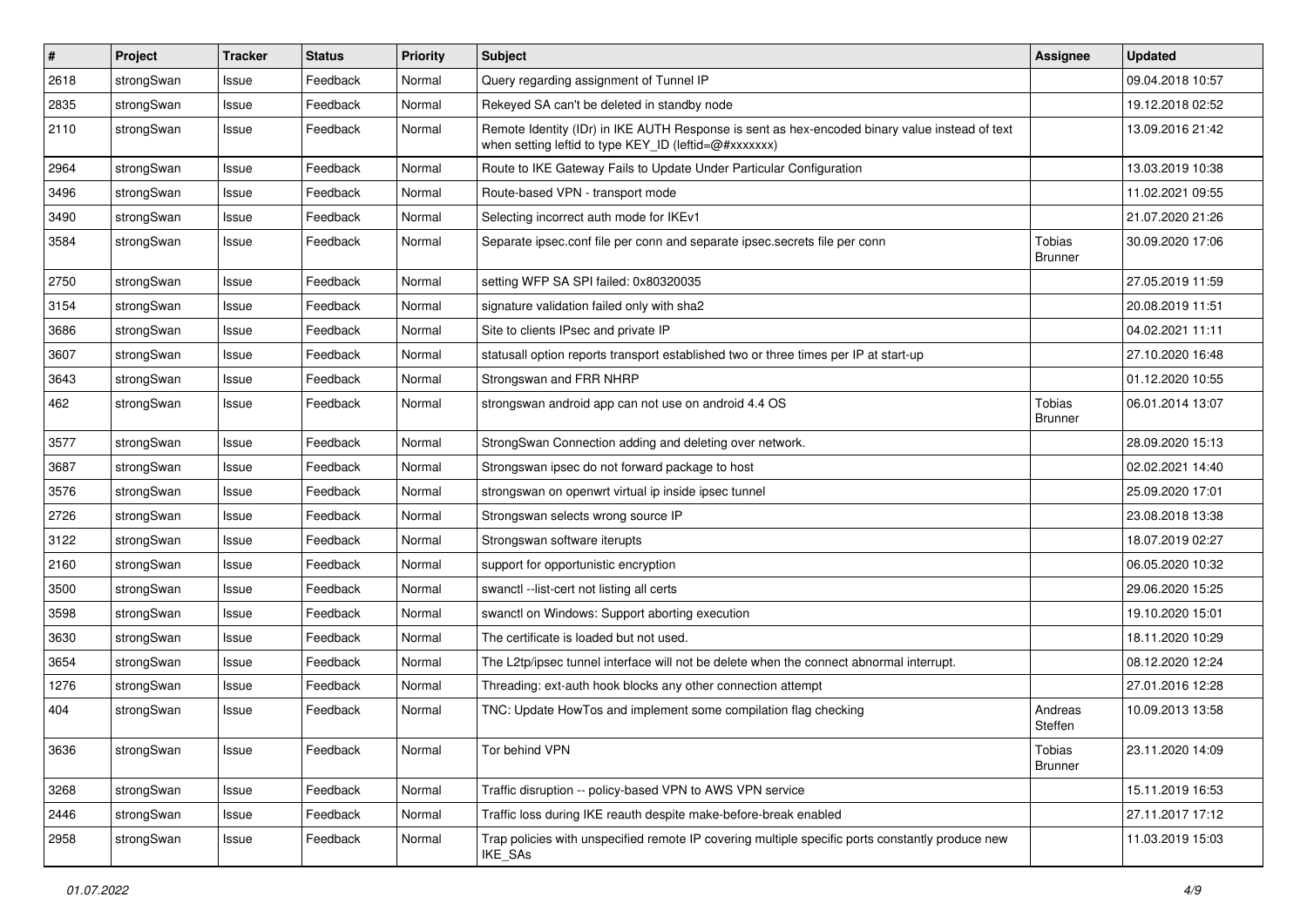| $\sharp$ | Project    | <b>Tracker</b> | <b>Status</b> | <b>Priority</b> | <b>Subject</b>                                                                                               | Assignee                 | <b>Updated</b>   |
|----------|------------|----------------|---------------|-----------------|--------------------------------------------------------------------------------------------------------------|--------------------------|------------------|
| 3575     | strongSwan | Issue          | Feedback      | Normal          | Tunnel of IPv6 Over IPv4 not accespting Jumbo Packets                                                        |                          | 23.09.2020 16:44 |
| 3592     | strongSwan | Issue          | Feedback      | Normal          | Tunnel reported as established but log show "found encrypted payload, but no transform set"                  |                          | 20.10.2020 10:37 |
| 352      | strongSwan | Issue          | Feedback      | Normal          | unable to allocate SPIs from kernel when running 32 bit binaries on 64 bit Linux                             |                          | 17.04.2018 14:59 |
| 3611     | strongSwan | Issue          | Feedback      | Normal          | Unable to Send Traffic Using NAT on EC2 Instance                                                             |                          | 27.10.2020 16:35 |
| 3662     | strongSwan | Issue          | Feedback      | Normal          | unamed session                                                                                               |                          | 04.01.2021 11:32 |
| 3366     | strongSwan | Issue          | Feedback      | Normal          | Uninstall "any" trap policy if start_action=trap with virtual IPs is used                                    |                          | 13.03.2020 14:57 |
| 3618     | strongSwan | Issue          | Feedback      | Normal          | Use side-band to configure strongswan's                                                                      |                          | 09.11.2020 10:38 |
| 3606     | strongSwan | Issue          | Feedback      | Normal          | Using ipsec tunnel from "foreign" subnet                                                                     | Noel Kuntze              | 26.10.2020 12:23 |
| 1334     | strongSwan | Issue          | Feedback      | Normal          | Version 5.3.5, duplicated tunnel aftr IKE_SA rekeyed                                                         |                          | 10.03.2016 11:06 |
| 3568     | strongSwan | Issue          | Feedback      | Normal          | vpn connection is unstable                                                                                   |                          | 23.09.2020 16:28 |
| 2411     | strongSwan | Issue          | Feedback      | Normal          | VPN server name resolution is done via overlay DNS server upon IKE disconnect                                |                          | 22.08.2017 10:42 |
| 3588     | strongSwan | Issue          | Feedback      | Normal          | VPN setup over 4G                                                                                            |                          | 08.10.2020 14:13 |
| 3536     | strongSwan | Issue          | Feedback      | Normal          | When Create multiple tunnels restart ipsec service will establish fail.                                      |                          | 03.09.2020 13:58 |
| 3665     | strongSwan | Issue          | Feedback      | Normal          | When there is data flow, the VPN tunnel will not automatically connect                                       | Tobias<br><b>Brunner</b> | 05.01.2021 16:26 |
| 3400     | strongSwan | Issue          | Feedback      | Normal          | Windows 10 IKEv2 rekeying fails                                                                              |                          | 16.04.2020 17:08 |
| 3072     | strongSwan | Issue          | Feedback      | Normal          | Windows 10: setting WFP SA SPI fails with error 0x80320014                                                   |                          | 29.05.2019 14:34 |
| 3671     | strongSwan | Issue          | Feedback      | Normal          | Windows client failed with 13843 against Strongswan via SQL backend                                          |                          | 13.01.2021 14:43 |
| 3616     | strongSwan | Issue          | Feedback      | Normal          | With Strongswan 5.7.2, unique=never not allowing multiple clients to establish tunnels with same<br>identity |                          | 05.11.2020 12:32 |
| 3159     | strongSwan | Issue          | New           | High            | backup ipsec tunnels                                                                                         |                          | 26.08.2019 14:28 |
| 2112     | strongSwan | Issue          | New           | Normal          | Broadcast packets are not relayed from Lan to Vpn clilent                                                    |                          | 14.09.2016 14:18 |
| 974      | strongSwan | Issue          | <b>New</b>    | Normal          | Charon crash on Mac OS with IPv6 Virtual IP                                                                  |                          | 26.08.2021 21:07 |
| 777      | strongSwan | Issue          | New           | Normal          | column length in attributes table of strongswan database is too short                                        |                          | 25.11.2014 20:46 |
| 3545     | strongSwan | Issue          | <b>New</b>    | Normal          | Configuration model for multiple-VRF tunnel endpoints                                                        |                          | 18.08.2020 13:50 |
| 2178     | strongSwan | Issue          | New           | Normal          | ha and updown                                                                                                |                          | 01.12.2016 13:53 |
| 1289     | strongSwan | Issue          | New           | Normal          | HA plugin should sync last sent packet                                                                       |                          | 01.02.2016 13:59 |
| 697      | strongSwan | Issue          | New           | Normal          | HA: nodes fail to sync data because of UDP packet drops                                                      |                          | 09.09.2014 14:29 |
| 926      | strongSwan | Issue          | New           | Normal          | HA: resync errors when a node is joining a cluster                                                           |                          | 10.04.2015 15:05 |
| 2464     | strongSwan | Issue          | New           | Normal          | How to Loadbalance strongswan IPsec via NGINX?                                                               |                          | 12.11.2017 19:16 |
| 973      | strongSwan | Issue          | New           | Normal          | IKEv2 dpd + auto=route + tunnel downtime cause additional CHILD SAs                                          |                          | 29.05.2015 17:40 |
| 2682     | strongSwan | Issue          | New           | Normal          | IMV/IMC (re)Attestation                                                                                      |                          | 07.06.2018 21:25 |
| 702      | strongSwan | Issue          | New           | Normal          | ipsec route mode, Strongswan as responder may result collsion in INIT exchange. and ike                      |                          | 12.09.2014 16:34 |
| 357      | strongSwan | Issue          | New           | Normal          | Lifetime in case of IKEv1                                                                                    |                          | 18.05.2015 10:40 |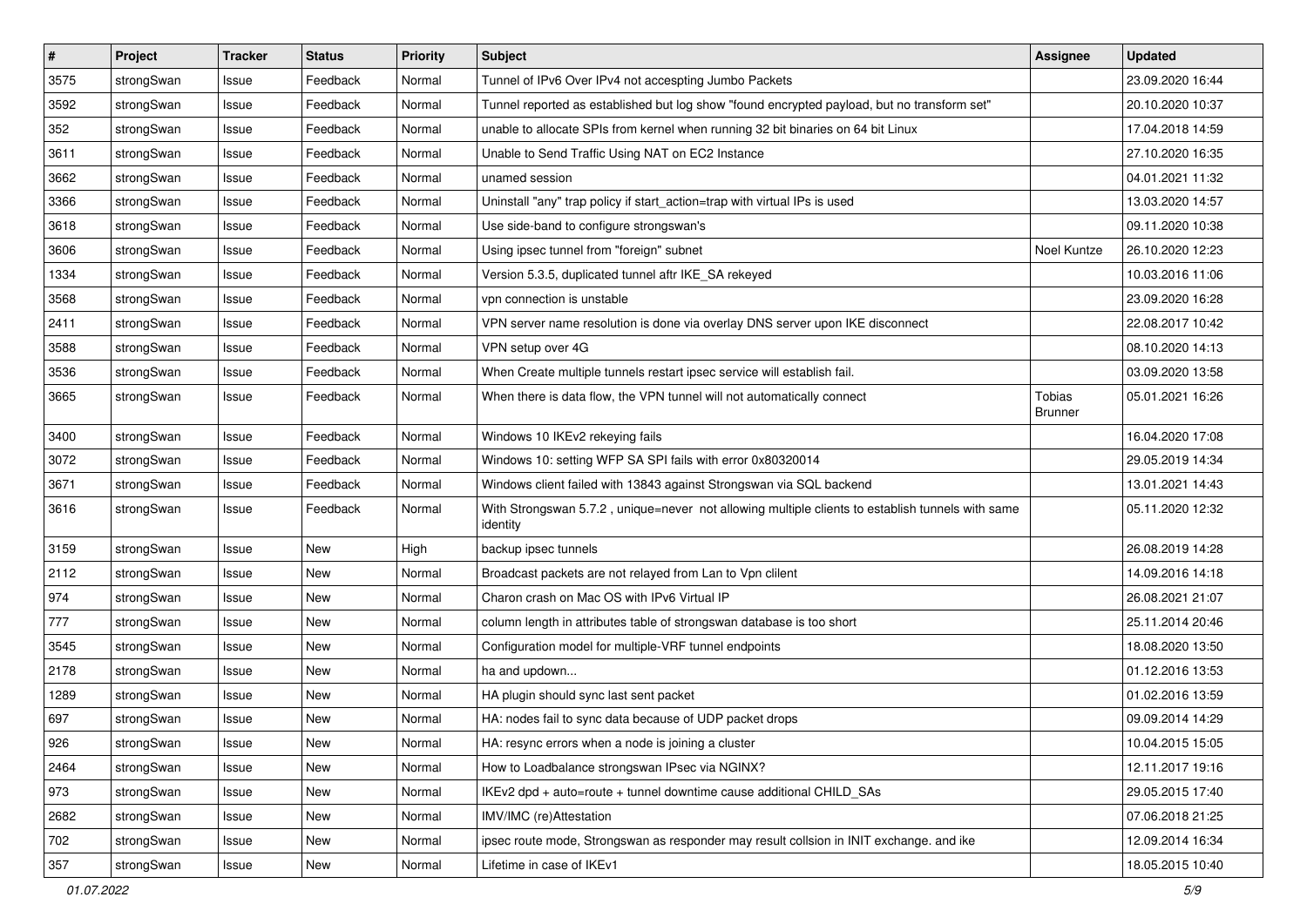| $\sharp$ | Project    | <b>Tracker</b> | <b>Status</b> | <b>Priority</b> | <b>Subject</b>                                                                                          | <b>Assignee</b>          | <b>Updated</b>   |
|----------|------------|----------------|---------------|-----------------|---------------------------------------------------------------------------------------------------------|--------------------------|------------------|
| 541      | strongSwan | Issue          | New           | Normal          | List of servers in client config (Failover)                                                             |                          | 13.08.2014 15:10 |
| 2701     | strongSwan | Issue          | <b>New</b>    | Normal          | Low bandwidth when Iperfing data thorugh IPSEC tunnel                                                   |                          | 07.07.2020 13:38 |
| 522      | strongSwan | Issue          | <b>New</b>    | Normal          | Mac OS X native application won't update network interface for DNS lookups                              |                          | 08.07.2014 10:23 |
| 725      | strongSwan | Issue          | New           | High            | Mediation connection get stuck if peer is not online                                                    |                          | 03.10.2014 12:02 |
| 923      | strongSwan | Issue          | <b>New</b>    | Normal          | MOBIKE not working on HA cluster                                                                        |                          | 09.04.2015 09:46 |
| 730      | strongSwan | Issue          | New           | Normal          | NAT-NAT fallback                                                                                        |                          | 09.10.2014 12:40 |
| 2260     | strongSwan | Issue          | <b>New</b>    | Normal          | Number of CHILD_SA for a single connection grows over time                                              |                          | 28.02.2017 13:46 |
| 2671     | strongSwan | Issue          | New           | Normal          | Passing user-supplied cerificate file names to charon-nm is problematic                                 |                          | 23.05.2018 21:27 |
| 619      | strongSwan | Issue          | New           | Normal          | pki --issue should have an --out option                                                                 |                          | 15.06.2014 00:26 |
| 2432     | strongSwan | Issue          | <b>New</b>    | Normal          | PLUTO_ME can be different for up-client and down-client                                                 |                          | 21.09.2017 11:57 |
| 3524     | strongSwan | Issue          | New           | Urgent          | Routing public IP addresses thru the VPN tunnel (Peer is Cisco ISR)                                     |                          | 24.07.2020 03:15 |
| 3298     | strongSwan | Issue          | <b>New</b>    | Normal          | strategies to improve strongswan performance per single SA                                              |                          | 23.12.2019 14:05 |
| 2691     | strongSwan | Issue          | New           | Normal          | Strongswan and KSOFTIRQ cpu utilization                                                                 |                          | 26.06.2018 14:34 |
| 1165     | strongSwan | Issue          | <b>New</b>    | Normal          | StrongSwan Virtual Ip problem                                                                           | Martin Willi             | 19.10.2015 23:59 |
| 3326     | strongSwan | Issue          | New           | Normal          | update custom routing table (table 220 by default) with new routes if new networks and routes<br>appear |                          | 10.02.2020 12:01 |
| 2459     | strongSwan | Issue          | New           | High            | updown script deleted firewall rules at down-client in make-before-break responder side                 |                          | 05.11.2017 19:13 |
| 3534     | strongSwan | Issue          | <b>New</b>    | Urgent          | use of strongswan, ipvlan L2 and kernel ipsec                                                           |                          | 04.08.2020 20:59 |
| 628      | strongSwan | Issue          | New           | Normal          | Windows Phone 8.1 - Certificate Pattern Matching                                                        |                          | 30.06.2014 14:06 |
| 1271     | strongSwan | Issue          | <b>New</b>    | Normal          | X.509 UTF-8 support                                                                                     |                          | 17.01.2016 14:39 |
| 420      | strongSwan | Feature        | Feedback      | Normal          | Add more of the verbs that were supported by pluto to the updown plugin                                 | Tobias<br>Brunner        | 11.10.2013 07:56 |
| 1482     | strongSwan | Feature        | Feedback      | Normal          | Allow changing init_limit_half_open etc. at runtime by reloading strongswan.conf                        |                          | 26.05.2016 14:49 |
| 3422     | strongSwan | Feature        | Feedback      | Normal          | Allow multiple local.id to be specified in a single connection?                                         |                          | 23.04.2020 13:19 |
| 3135     | strongSwan | Feature        | Feedback      | Normal          | Android client - settings for connection re-try                                                         |                          | 12.08.2019 16:32 |
| 2409     | strongSwan | Feature        | Feedback      | Low             | Android client status details                                                                           |                          | 18.08.2017 13:23 |
| 3689     | strongSwan | Feature        | Feedback      | Normal          | Auto-connect on Wi-Fi network.                                                                          |                          | 03.02.2021 16:32 |
| 243      | strongSwan | Feature        | Feedback      | Normal          | Configure routing table in peer                                                                         | Tobias<br>Brunner        | 23.05.2013 20:03 |
| 2729     | strongSwan | Feature        | Feedback      | Normal          | Does Swanctl provide the same option as Ipsec with the rightID using a %?                               |                          | 20.09.2018 17:37 |
| 3104     | strongSwan | Feature        | Feedback      | Normal          | EAP-RADIUS: binding address feature for routers with multiple interfaces connected to LAN.              |                          | 17.06.2021 02:26 |
| 2392     | strongSwan | Feature        | Feedback      | Low             | enable eap-ttls in Android client                                                                       | Tobias<br><b>Brunner</b> | 04.07.2018 19:48 |
| 1506     | strongSwan | Feature        | Feedback      | Normal          | Enhance DoS protection to deny users that failed Authentication                                         |                          | 17.06.2016 14:31 |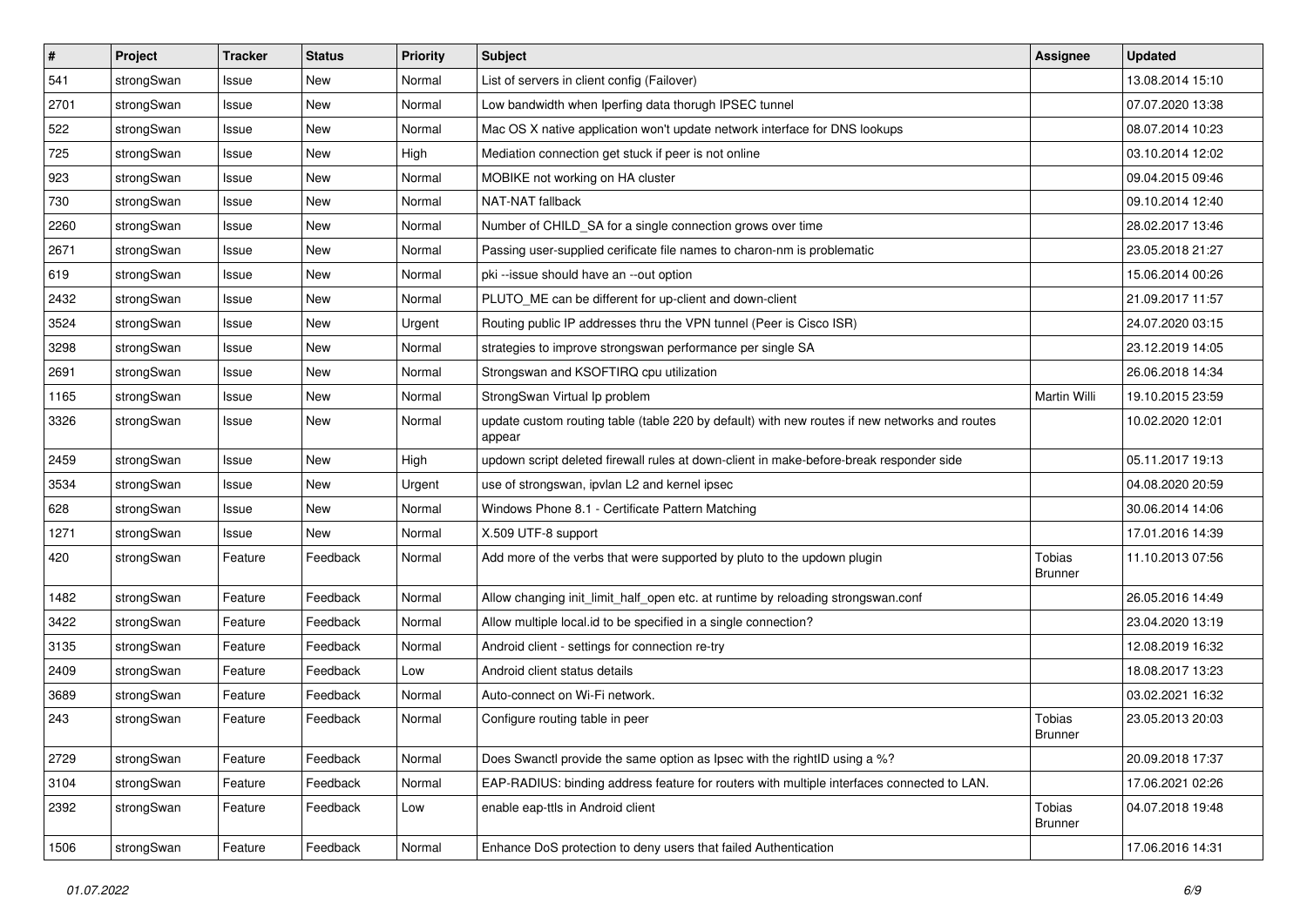| $\pmb{\#}$ | Project    | <b>Tracker</b> | <b>Status</b> | <b>Priority</b> | <b>Subject</b>                                                                                                          | <b>Assignee</b>                 | <b>Updated</b>   |
|------------|------------|----------------|---------------|-----------------|-------------------------------------------------------------------------------------------------------------------------|---------------------------------|------------------|
| 1559       | strongSwan | Feature        | Feedback      | Normal          | Expose received XAUTH/EAP username/password prompts via VICI, send secrets via VICI on<br>prompt                        |                                 | 09.05.2017 16:28 |
| 1008       | strongSwan | Feature        | Feedback      | Normal          | FARP for IPv6                                                                                                           |                                 | 14.12.2015 20:59 |
| 2814       | strongSwan | Feature        | Feedback      | Normal          | Force Keepalive Packets if There is no NAT                                                                              |                                 | 29.10.2018 15:47 |
| 1082       | strongSwan | Feature        | Feedback      | Normal          | Framed-Route to set leftsubnet                                                                                          |                                 | 07.10.2016 10:02 |
| 1079       | strongSwan | Feature        | Feedback      | Normal          | Future Plans for firwall configuration equivalent under FreeBSD                                                         |                                 | 21.08.2015 15:58 |
| 2972       | strongSwan | Feature        | Feedback      | Normal          | how to add X509v3 Key Usage : Key Encipherment                                                                          |                                 | 13.03.2019 13:59 |
| 2823       | strongSwan | Feature        | Feedback      | Low             | Implementing VPN peer failover                                                                                          |                                 | 16.11.2018 10:25 |
| 2185       | strongSwan | Feature        | Feedback      | Normal          | INTERNAL_IP4_SUBNET Attribute Support in Android Client                                                                 |                                 | 10.12.2016 01:14 |
| 3653       | strongSwan | Feature        | Feedback      | Normal          | Is there any possibility to pass any non-standard parameters for tunnels (ike or child sa) for use by<br>custom plugin? |                                 | 08.12.2020 11:03 |
| 2495       | strongSwan | Feature        | Feedback      | Normal          | LibreSSL Plugin                                                                                                         |                                 | 13.12.2017 09:29 |
| 2165       | strongSwan | Feature        | Feedback      | Normal          | missing LIBRESSL VERSION NUMBER support                                                                                 |                                 | 03.11.2016 09:23 |
| 3276       | strongSwan | Feature        | Feedback      | Low             | N1_MODE_CAPABILITY                                                                                                      |                                 | 21.11.2019 16:49 |
| 2307       | strongSwan | Feature        | Feedback      | Normal          | Permit installation of trap policy for CHILD SA configurations with unset local addrs                                   |                                 | 26.04.2017 15:04 |
| 104        | strongSwan | Feature        | Feedback      | Normal          | Postgresql Db Support                                                                                                   |                                 | 04.09.2019 10:05 |
| 309        | strongSwan | Feature        | Feedback      | Normal          | Problem with Network Aliases for charon. interfaces ignore and charon. interfaces use                                   | Tobias<br><b>Brunner</b>        | 21.03.2013 19:32 |
| 2202       | strongSwan | Feature        | Feedback      | Normal          | Radius NAS IP to be specified                                                                                           |                                 | 18.01.2017 17:58 |
| 960        | strongSwan | Feature        | Feedback      | Normal          | Raise ALERT_PROPOSAL_MISMATCH_IKE in IKE V1                                                                             | Martin Willi                    | 30.08.2017 09:05 |
| 1000       | strongSwan | Feature        | Feedback      | Normal          | Raise ALERT TS MISMATCH in IKE V1                                                                                       |                                 | 09.09.2015 12:47 |
| 2793       | strongSwan | Feature        | Feedback      | Normal          | Remote identity with certificate                                                                                        |                                 | 15.10.2018 10:20 |
| 3162       | strongSwan | Feature        | Feedback      | Normal          | Strongswan Android support for default DNS suffixes (UNITY_DEF_DOMAIN flag)                                             |                                 | 29.08.2019 10:29 |
| 1253       | strongSwan | Feature        | Feedback      | Normal          | Strongswan doesn't support CA bundles                                                                                   |                                 | 19.01.2016 11:23 |
| 162        | strongSwan | Feature        | Feedback      | Normal          | Submit ClusterIP patches mainline                                                                                       |                                 | 14.12.2015 20:43 |
| 268        | strongSwan | Feature        | Feedback      | Normal          | support for ssh keypairs in strongswan network-manager plugin                                                           | Tobias<br><b>Brunner</b>        | 19.02.2014 15:13 |
| 2095       | strongSwan | Feature        | Feedback      | Normal          | Support liveness check in Strongswan                                                                                    |                                 | 31.05.2017 00:56 |
| 693        | strongSwan | Feature        | Feedback      | Normal          | Time policy for roadwarrior                                                                                             | <b>Tobias</b><br><b>Brunner</b> | 02.09.2014 11:06 |
| 406        | strongSwan | Feature        | Feedback      | Low             | TNC: Speeding up the Attestation process                                                                                | Andreas<br>Steffen              | 10.09.2013 14:00 |
| 2668       | strongSwan | Feature        | Feedback      | Normal          | UE shall include the DEVICE_IDENTITY Notify payload                                                                     |                                 | 22.05.2018 13:48 |
| 129        | strongSwan | Feature        | Assigned      | Normal          | Relations between ike/child/peer_cfg                                                                                    | Martin Willi                    | 06.02.2012 10:50 |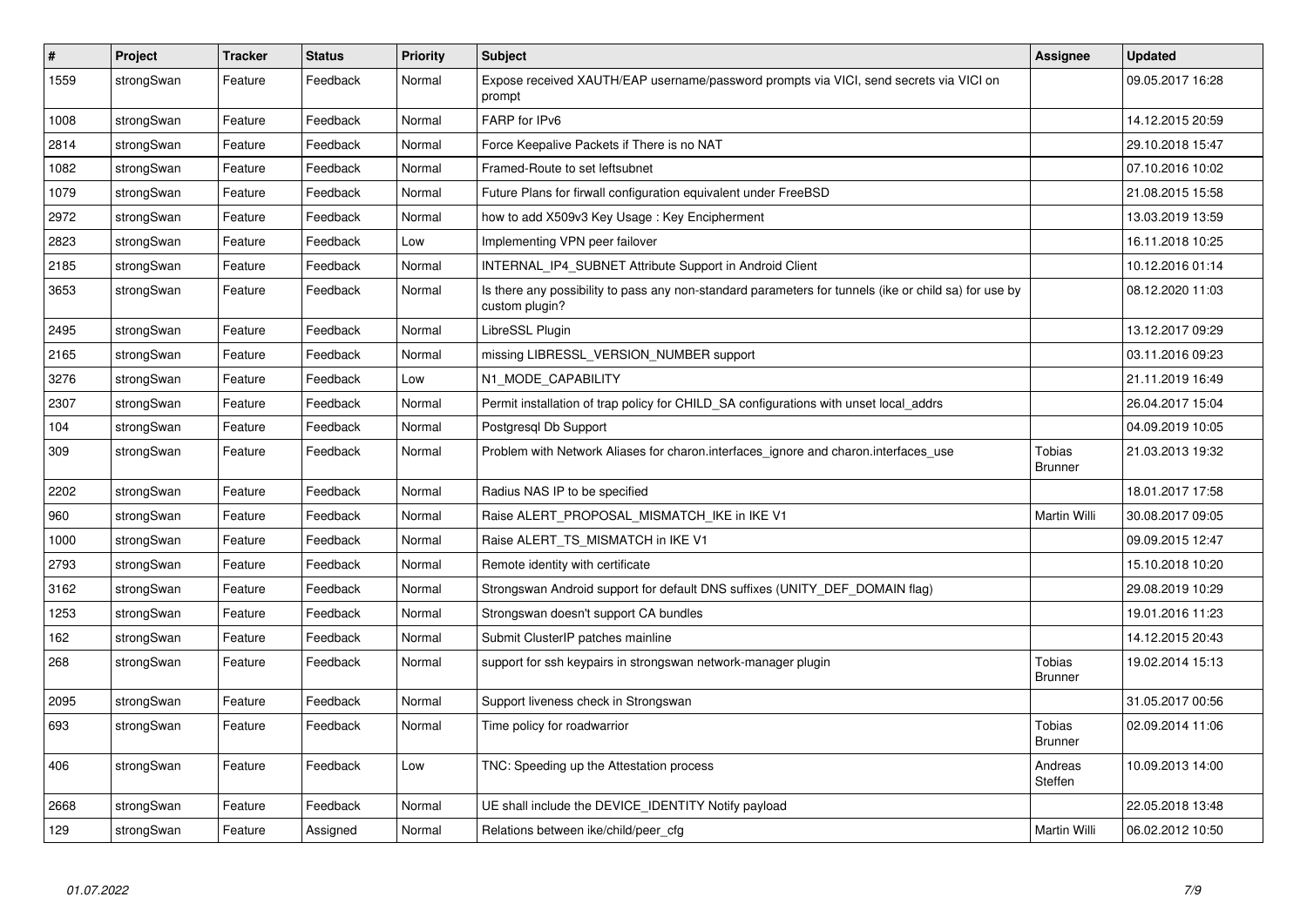| $\#$ | Project    | <b>Tracker</b> | <b>Status</b> | <b>Priority</b> | <b>Subject</b>                                                                                           | Assignee                 | <b>Updated</b>   |
|------|------------|----------------|---------------|-----------------|----------------------------------------------------------------------------------------------------------|--------------------------|------------------|
| 173  | strongSwan | Feature        | Assigned      | Normal          | Support for IP address ranges in traffic selectors                                                       | Tobias<br><b>Brunner</b> | 14.06.2012 11:31 |
| 2189 | strongSwan | Feature        | Assigned      | Normal          | Support RFC 8229: TCP Encapsulation of IKE and IPsec Packets                                             | Tobias<br><b>Brunner</b> | 05.06.2020 19:48 |
| 3441 | strongSwan | Feature        | <b>New</b>    | Normal          | [Android] Lock modification of VPN configurations on work devices                                        |                          | 11.05.2020 10:00 |
| 1081 | strongSwan | Feature        | New           | Normal          | Active/standby VPN Gateway Failover                                                                      |                          | 21.08.2015 22:01 |
| 1207 | strongSwan | Feature        | New           | Normal          | Add more than 2 hosts support to HA plugin and make it configurable                                      |                          | 08.12.2015 05:05 |
| 368  | strongSwan | Feature        | New           | Low             | Add support for UNITY_DEF_DOMAIN mode config and pass domain to resolvconf                               |                          | 27.07.2013 01:25 |
| 1265 | strongSwan | Feature        | New           | Normal          | An option to disable NAT-T                                                                               |                          | 23.06.2021 19:41 |
| 3398 | strongSwan | Feature        | New           | Normal          | Android client - allow configuring eap_id with EAP-TLS                                                   |                          | 06.04.2020 23:19 |
| 927  | strongSwan | Feature        | New           | Normal          | Charon: Implement route events and add an consumer in updown plugin                                      |                          | 11.04.2015 12:02 |
| 643  | strongSwan | Feature        | New           | Normal          | CNG/Bcrypt native Windows crypto plugin                                                                  |                          | 10.07.2014 15:12 |
| 1057 | strongSwan | Feature        | New           | Normal          | conn switching based on eap identity                                                                     |                          | 24.03.2020 10:14 |
| 746  | strongSwan | Feature        | New           | Normal          | Different radius server(s) for accounting                                                                |                          | 22.10.2014 12:23 |
| 3244 | strongSwan | Feature        | New           | Low             | eap-peap on android                                                                                      |                          | 04.11.2019 10:17 |
| 312  | strongSwan | Feature        | New           | Normal          | Feature Request: Option to limit or disable sending of ADDITIONAL_*_ADDRESS list for MOBIKE<br>Responder |                          | 13.03.2013 19:19 |
| 1251 | strongSwan | Feature        | New           | Normal          | FreeBSD HA                                                                                               |                          | 11.01.2016 22:01 |
| 2361 | strongSwan | Feature        | New           | Normal          | Import .sswan files from NetworkManager                                                                  |                          | 12.06.2017 15:25 |
| 3075 | strongSwan | Feature        | New           | Normal          | <b>IPsec Labelling</b>                                                                                   |                          | 29.05.2019 17:09 |
| 87   | strongSwan | Feature        | New           | Normal          | IPsec Multicast Support                                                                                  |                          | 19.12.2014 14:20 |
| 641  | strongSwan | Feature        | New           | Normal          | kernel-iph virtual IP support and IKE routing lookups ignoring IPsec routes                              |                          | 10.07.2014 15:11 |
| 766  | strongSwan | Feature        | New           | Normal          | Make retransmit settings tunable by connection                                                           |                          | 14.11.2014 10:02 |
| 2707 | strongSwan | Feature        | New           | Normal          | More attributes taken/translated from radius attributes                                                  |                          | 14.07.2018 15:21 |
| 3456 | strongSwan | Feature        | New           | Low             | move to github/gitlab                                                                                    |                          | 22.05.2020 12:27 |
| 644  | strongSwan | Feature        | New           | Normal          | Non-monolithic Windows build                                                                             |                          | 10.07.2014 15:12 |
| 38   | strongSwan | Feature        | New           | Low             | OCSP in IKE payload, RFC4806                                                                             |                          | 19.12.2014 14:20 |
| 930  | strongSwan | Feature        | New           | Normal          | Option to have non-sequential v6 roadwarrior addresses                                                   |                          | 12.01.2016 16:36 |
| 640  | strongSwan | Feature        | New           | Normal          | Provide an init once() abstraction layer                                                                 |                          | 10.07.2014 15:10 |
| 2727 | strongSwan | Feature        | New           | Low             | single pair of selectors per CHILD_SA                                                                    |                          | 23.08.2018 12:08 |
| 2854 | strongSwan | Feature        | New           | Low             | Srongswan doesn't sending RADIUS Accounting-On/Off on start up / shutdown                                |                          | 10.12.2018 10:19 |
| 215  | strongSwan | Feature        | New           | Normal          | strongswan NetworkManager plugin: make the "normal" ipsec configuration usable                           |                          | 12.08.2012 04:47 |
| 3651 | strongSwan | Feature        | New           | Normal          | Support for FC-SP-2                                                                                      |                          | 07.01.2021 20:04 |
| 645  | strongSwan | Feature        | New           | Normal          | Support HeapAlloc() and friends in leak-detective                                                        |                          | 10.07.2014 15:12 |